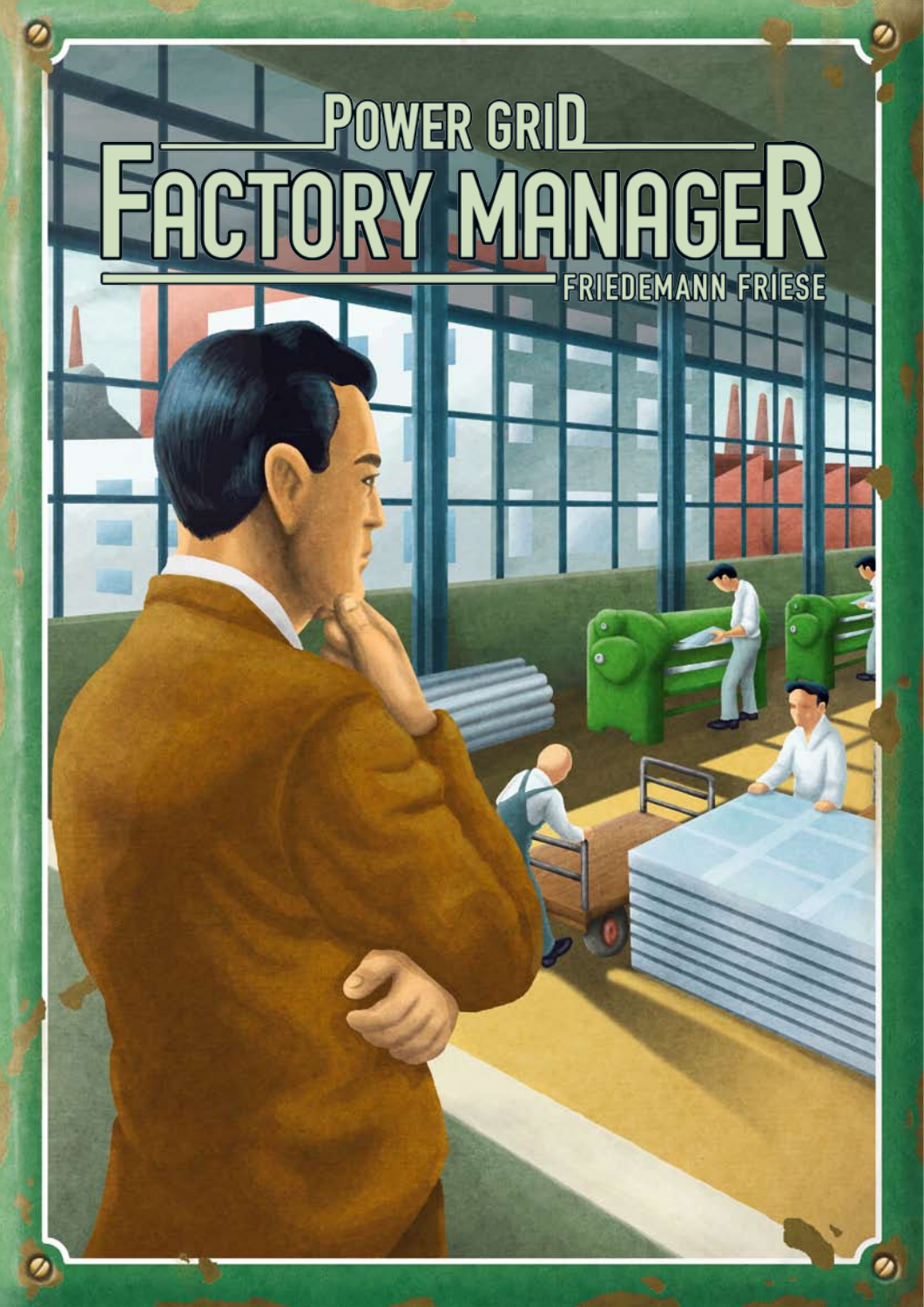## $\Rightarrow$  Introduction

Welcome to the world of the entrepreneurs. In Factory Manager, each player has a factory and tries to earn as much money as he can during the game. Thus, at the end the player with most money wins. To do so, a player must plan carefully, effectively use his workers and acquire the best machines and robots, and operate his factory efficiently. A player must also keep track of his factory's energy consumption and watch the ever-rising cost of energy, so that running his factory does not cost too much..

**1.**

**Note: the game lasts only 5 rounds. After that, the richest player wins. Thus, each error will reduce a player's chance to win.**

## **Examplements**

**Inventory helps to get an overview:**

- **1. 5 factory boards**
- **2. 1 storage board** (with energy price track)
- **3. Money in Elektro**
- **4. 106 factory tiles in 6 types:**
	- **• 35** storage tiles (incl. 15 starting tiles)
	- 27 machine tiles (incl. 10 starting tiles)
	- **• 18 working robot tiles, 9 personnel robot tiles**
	- **• 9 control tiles, 8 optimization tiles**
- **5. 35 workers** (7 per player)
- **6. 10 seasonal workers** (2 per player)
- **7. 15 markers** (3 per player)
- **8. 8 energy pricetiles** (2 x 0, 4 x +1, 2 x +2)
- **9. 12 player order tiles** (1-12)
- **10. 1 energy price marker**
- **11. 10 shut down tile markers**
	- **1 rules booklet and 1 overview sheet**

Sort the factory tiles by the images on their backs.







 **4.**



**11.**

≥2≤

number of players **At game start** X tile

 $(Set A)$ 

**8.**  $\sqrt{9}$ 

**7.**



 **3.**

 **5.**

**10.**

**6.**

 **2.**

Ä



 Important: **please read supplement A: "the player's factory" and supplement B: "the market mechanism" carefully before playing your first game. These supplements describe the factory layouts and the central market mechanism.**

## Foreword by Friedemann:

"The unusual but also special feature of *Factory Manager* is the combination of the available workers with the player order resulting in a dilemma of finding the right moment to buy the necessary equipment for your factories.

During many test games all players focused on learning this connection and had little chance to also track the actions of their opponents. My recommendation: new gamers should only play with a maximum of 4 players, because the player order mechanism gets tougher and tougher with a higher number of players.

I personally love to play *Factory Manager* with 5 seasoned gamers, because mistakes are severely punished by the game itself resulting in a long lasting tension for many games. For first-timers this is not an optimal experience.

**I wish you a lot of fun with** *Factory Manager!***"**



Friedemann Friese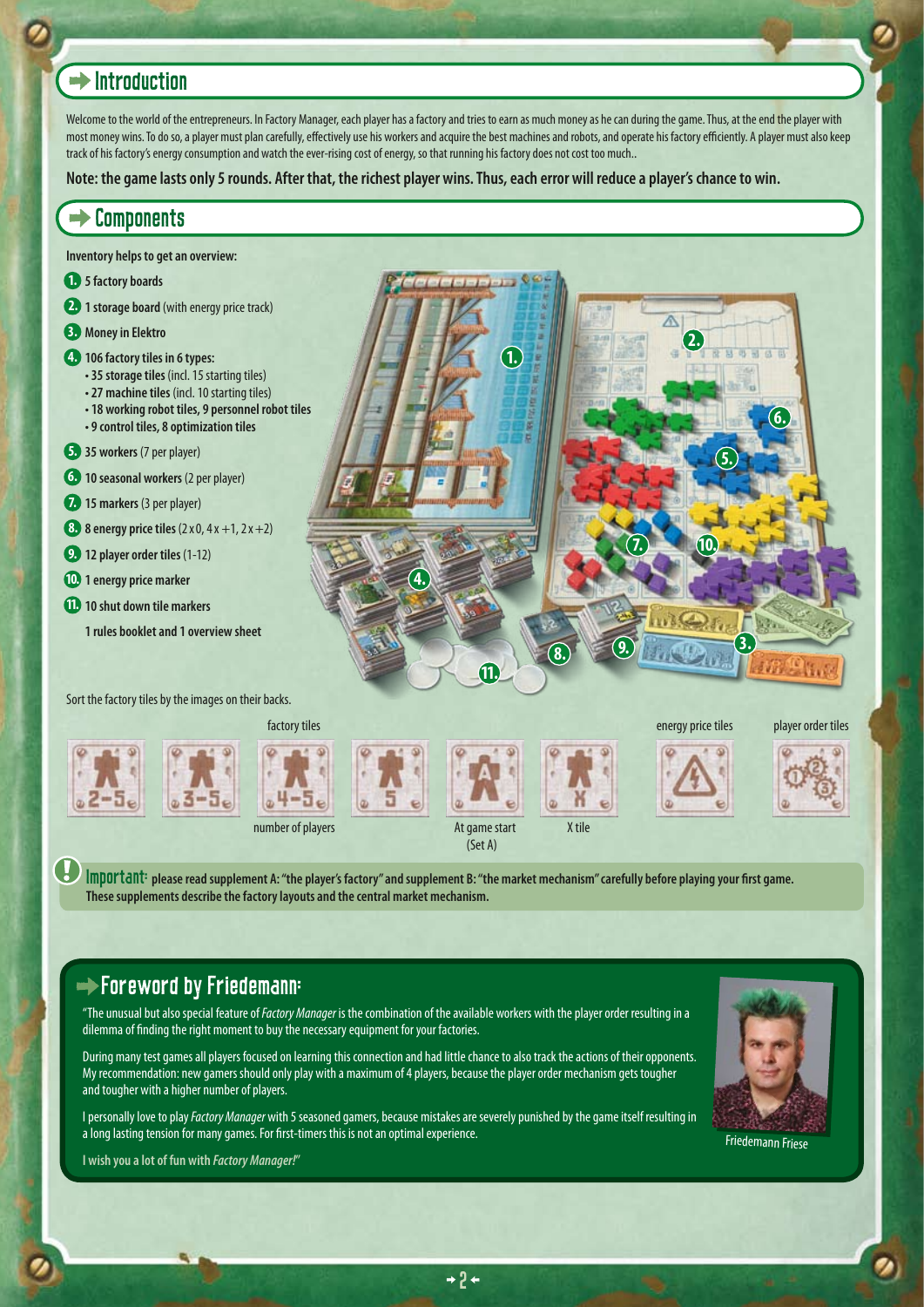## **Preparation**

Every large international company began as small factory.

**1.** Each player chooses a color and takes the 7 workers and 3 markers in that color, a factory board, and 18 Elektro.

**2.** Each player takes a set of factory tiles (either set A, B, C, D or E - letters on the backside) and places the 3 storage tiles and 2 machine tiles on the first 5 spaces of his factory floor. With fewer than 5 players, place the remaining sets in the box. Each player places his markers on the 3 starting spaces of the tracks on his factory board: the production value is 2, the storage size 3, and the energy consumption  $\bigwedge$  of the factory is 4. At the beginning of the game, each machine tile needs 2 workers , so each player places 4 of his workers into the canteen of his factory. He places his remaining 3 workers next to his factory (at the start of the first game each player should take his time to understand, why his factory has these starting values on the tracks by using the supplement A).

**3.** Place the remaining money and the shut down tile markers in the middle of the table. Also, place the seasonal workers for each player here as they wait to be employed.

**4.** Use the following player order tiles (Place the unused tiles back into the game box. These are not used during the game). Shuffle the player order tiles for the start of the game and give a random tile to each player. Shuffle the draw stack tiles and place them face down next to the playing area.

| $#$ of players | At game start    | Draw stack          |
|----------------|------------------|---------------------|
|                | 2,10             | 1, 4, 6, 8          |
| 3              | 5, 7, 8          | 1, 2, 3, 4, 6       |
| 4              | 7, 8, 9, 10      | 1, 2, 3, 4, 5, 6    |
| 5              | 8, 9, 10, 11, 12 | 1, 2, 3, 4, 5, 6, 7 |

- **5.** Use the factory tiles with a number on the back that matches the number of players (e.g. take the tiles numbered "2-5" and "3-5" for a game with 3 players). Arrange the factory tiles as described in supplement B: "the market mechanism". Leave some space next to the storage board for the market.
- **6.** Shuffle the 6 factory tiles with an X (one each per type) and randomly remove 3 from the game, placing these back into the game box. Place the other 3 tiles face up in the market area.
- **7.** Shuffle the 8 energy price tiles face down and randomly remove 3 from the game, placing them back into the game box. Place the remaining 5 tiles in a face down draw stack. Place the energy price marker on space 1 of the energy price track (price: 1 Elektro).

Exception for the first game [Please do this!]: before shuffling all of the energy price tiles, take one of the "0" tiles and place it to the side. Shuffle the remaining 7 tiles and remove 3 from the game. Place the "0" tile on the top of the remaining 4 tiles and place them as a face-down draw stack. Placing the "0" at the top gives players an easier beginning in their first game, because the energy price will not rise at the end of the first turn. This extra preparation avoids the runaway-problem of an early leader. Experienced players should use the normal preparation.

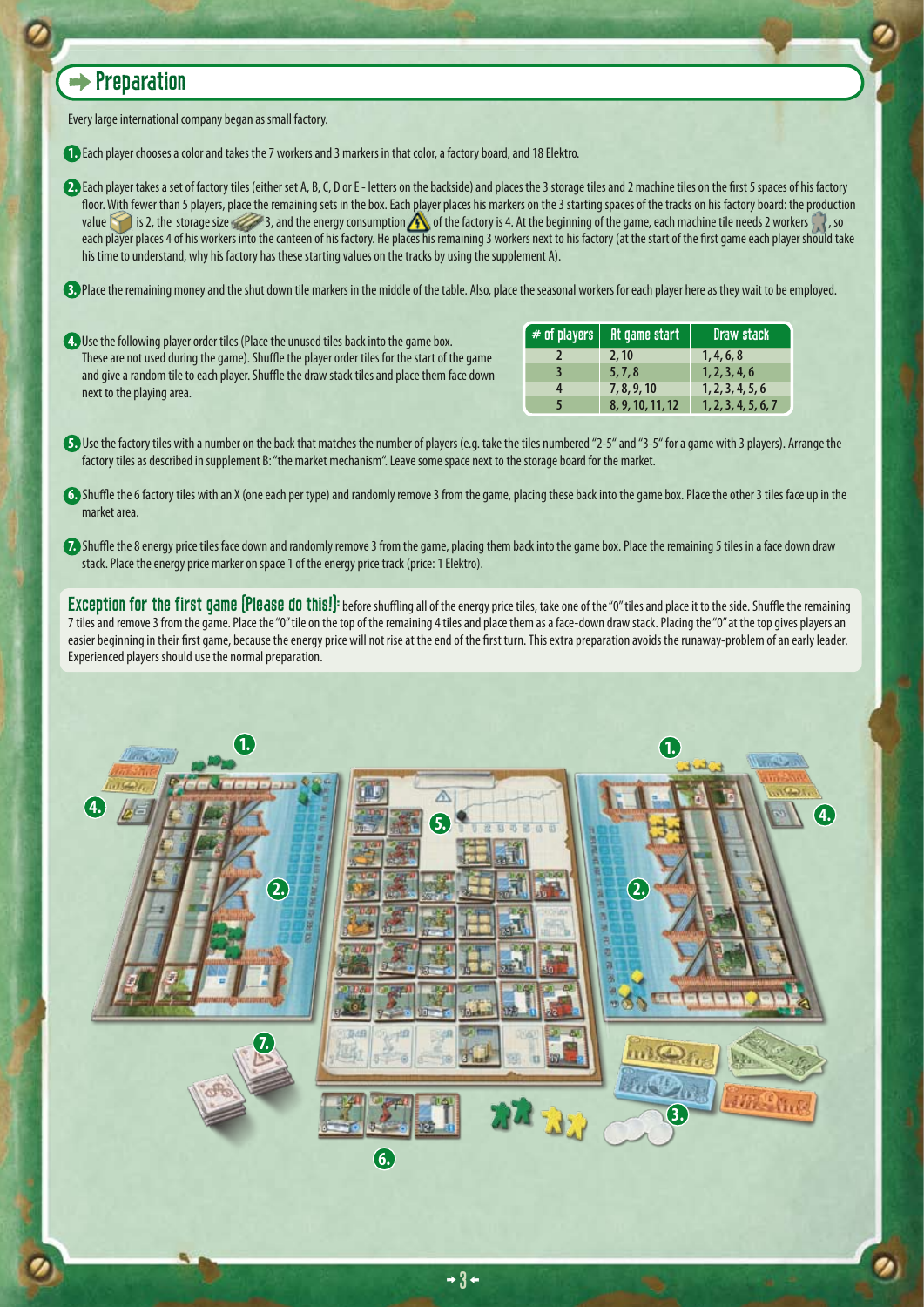## **Playing the game** Being an Entrepreneur 101.

**The game is played over 5 rounds. Each round is divided into the following 5 phases:** 

- 1 Auction the new player order
- 2 Preparing the market
- 3 Buying & placing factory tiles, tearing down factory tiles, and hiring seasonal workers
- 4 Bureaucracy and new energy price
- 5 Distribute income

## 1. Auction the new player order

This phase is played in reverse player order. The player with the highest player order tile begins the phase.

Draw a new player order tile from the face-down draw stack for each player and place them face up in the playing area. The remaining two player order tiles are not used in this turn and remain face-down next to the playing area.

The player with the highest old player order tile chooses a new player order tile from the playing area and starts to bid for it with his available workers.

 Important: during the game workers are considered as **available** if they are standing next to the factory boards and are not in the canteens or already used as a bid for a player order tile.

The minimum bid for the starting player is zero available workers, but he can begin his bid higher. In clockwise order, the other players either raise the bid of available workers or pass. If a player passes, he may not re-enter the current auction. Continue the auction until only one player remains. This player takes the player order tile he won, places it face up in his play area, and places the number of workers he bid on the tile, where they remain and are not available anymore until phase 4 of the turn. Afterwards he places his old player order tile face-down next to his new tile to show, that he already won an auction.



Note: these auctions are generally short as players do not have many available workers.

Important: A player must always have one available worker. The maximum bid must be at least one less than the total of his available workers.

After a player wins the auction for a new player order tile, he cannot bid for another tile in this turn. If the starting player won the auction for the chosen tile, the player with the second highest old player tile starts the next auction. If another player won the auction for the chosen tile, the same player chooses the next new player order tile to auction.

The last player gets the remaining new player order tile for a bid of zero available workers. He can, if he wants, offer one or more available workers (if he, for example, wants to have fewer factory tiles added to the market - see phase 2 "Preparing the market").

After every player has acquired a new player order tile, shuffle the draw stack together with the old player order tiles and place them back next to the playing area.

**For all following phases of the round, the playing order is based on the new player order tiles acquired in phase 1 of this round. The player with the lowest player order tile starts the phase.** 

## $\rightarrow$  2. Preparing the market

The central mechanism of factory manager is selecting the factory tiles for the market and purchasing these tiles for the factories. You find a detailed description of the market mechanism on supplement B: "the market mechanism".

Each player chooses one factory tile from any of the 6 columns for each of his available workers and places it in the market area (he must choose the cheapest from the column). On his turn, a player chooses all his tiles before the next player in turn order chooses his.

≥4≤

Note: during the first round, there are 3 additional factory tiles with an X in the market area.

A player must choose one tile for each of his available workers. He cannot decide to pass and choose less! The workers stay available for phase 4.

The last player in turn order (the player with the highest player order card) places additional factory tiles into the market area (see table).

 $#$  of players | Additional factory tiles  **2 0 3 1 4 2 5 3** 

Choosing these additional tiles is **not** mandatory. The player can deliberately place less or no additional tile at all into the market area!



The player order during the different phases depends on the player order tiles. The players either act in the forward order, starting with the lowest player order tile, or in reverse order, starting with the highest player order tile.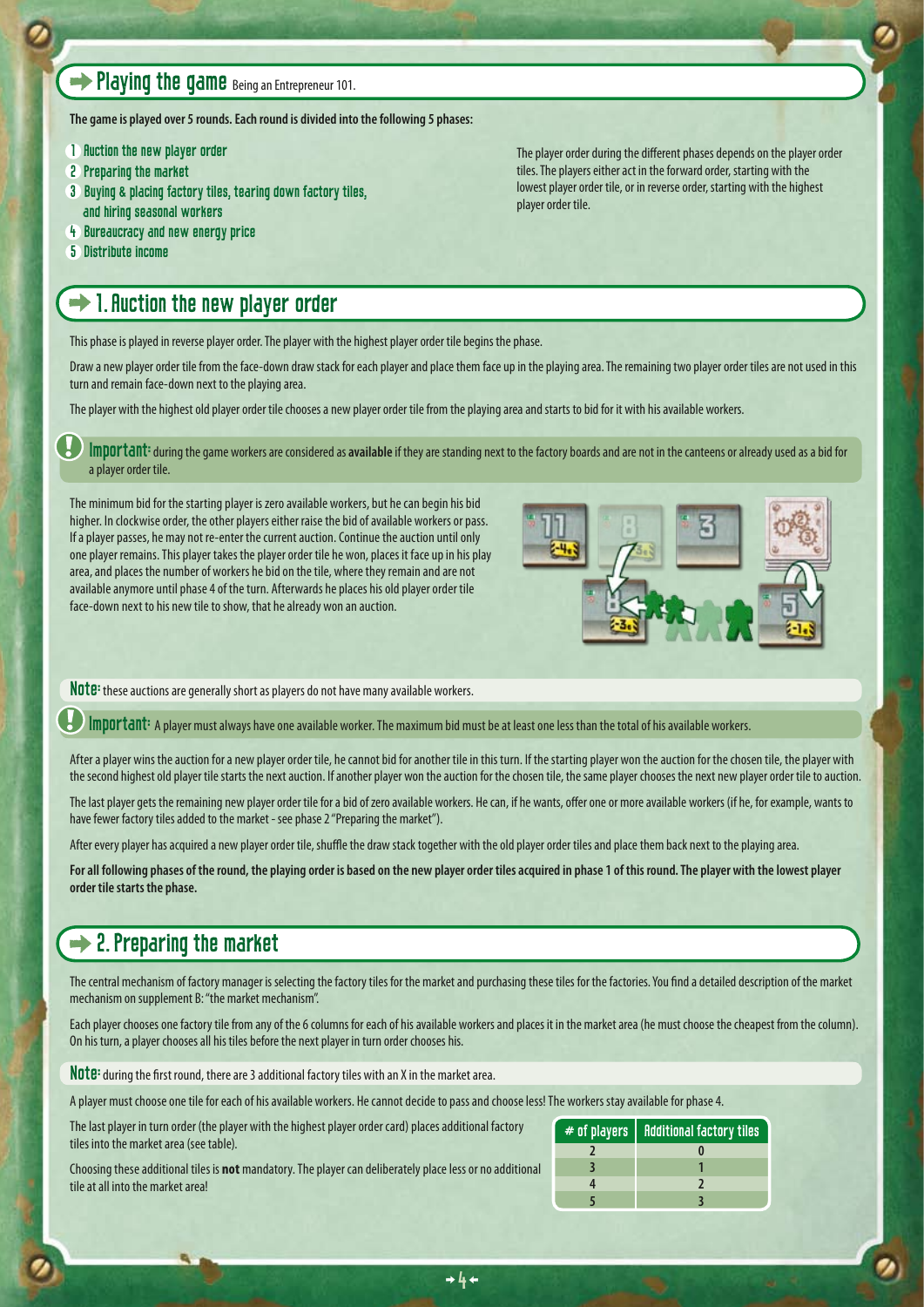# 3. Buying & placing factory tiles, tearing down factory tiles, and hiring seasonal workers

#### The player with the lowest player order tile starts this phase.

The player can use his available workers to buy a factory tile from the market area and place it into his factory floor OR to tear down a factory tile inside his factory floor. He takes all his actions before the next player in player order takes his turn.

Buying & placing factory tiles: An available worker can buy any one factory tile from the market area. If the player has one of the player order cards numbered 4-12, he gets a discount on each single buy (small number on the player order card). The minimum price for a factory tile is always at least 0 Elektro.

The player takes the chosen tile, pays the price and places it into his factory floor. The player must place the tile on an empty space. Thus, if there are no empty spaces on his factory floor, he must first tear down a tile that is there to make room for the new tile.

Inside the factory floor the player places all machines, robots, and storage spaces. He can rearrange the tiles any time to get a better overview. The two special spaces control  $\blacksquare$  and optimization  $\blacksquare$  can only be used for the matching factory tiles. Each player can only have one optimization tile and one control at the same time.

A player may store an acquired tile beside his factory in order to place it in a following round. In such cases, the player may place these tiles in later rounds without the use of an available worker as the tile was originally acquired with the use of an available worker, if there is an empty space in the factory floor.

Placing tiles on the first 10 spaces of the factor floor is free. The player must pay 10 Elektro for each of the last two spaces the first time he places a tile on each space. If he later replaces a tile on one of these spaces, he does not pay the 10 Elektro again.

Tearing down: Instead of buying a factory tile, a player can use an available worker to tear down an already placed factory tile on his factory floor. He simply takes the chosen factory tile, places it next to the factory board and temporarily places the available worker on this tile. After the turn, the player places the torn-down tile back in the box and his worker becomes available again. A player can tear down all placed factory tiles, including Optimization and Control.



 $\overline{I}$ œ

The now vacant space can immediately be used to place a new factory tile that was bought by another available worker in the same turn (or a tile bought in a former turn and still lying next to the factory floor).

Hiring a seasonal WOrker: After a player has taken all his actions with his active workers, he can hire up to 2 seasonal workers. Each seasonal worker costs 7 Elektro (minus a discount depending on the player order cards 4-12). If a player already employs seasonal workers and wants to keep them for another turn he needs to pay for them again at this time.

Seasonal workers are completely equal to normal workers.They can perform the same activities: operate machines (standing in the canteen), purchase turn-order tiles at auction, etc. The player has them for a complete round: until the end of phase 3 of the following round.

If a player decides to not pay to retain his seasonal workers, he must place them back into the general supply. If a player used one or both of his seasonal workers for bidding on a player order tile, he must place them back into the general storage, as well.

When all players have completed their turns, return all remaining factory tiles in the market to their spaces on the storage board, so that they are available for the next round. This is also true of the X tiles, if they are not bought.

# $\rightarrow$  4. Bureaucracy and new energy price

During this phase all players adjust their markers on the tracks of their factories and place the appropriate number of workers in the canteen. Additionally, they adjust the energy price.

Note: players must structure their factories in such a way that each always keeps at least one available worker. This can be a seasonal worker. Also, a player may actively operate only as many robots in his factory, as he has active machines. ( $\odot$ : only 1 robot per machine.)

First, in player order, each player places all his workers in the space for available workers beside his factory. Next, each checks all factory tiles on his factory floor to update the 3 scales (production, storage, and energy consumption). Then each places enough workers into his canteen to operate all his machines.

 **Energy consumption:** Each player adds all white numbers next to the energy symbol of the factory tiles inside his factory and subtracts the dark numbers. The final value is the new energy consumption of the factory. The minimal value of the energy consumption of a factory is always 1.

Production: Each player adds all the dark numbers next to the production symbol of all his factory tiles inside his factory. The sum is the actual production value of the factory.

 **Storage:** Each player adds all the dark numbers his storage tiles. The sum is the storage space of the factory.

 **Workers in the canteen:**Each player adds all white numbers next to the worker symbol of the factory tiles inside his factory and subtracts the dark numbers. The final value is the number of workers the player needs to place inside the canteen of his factory (a minimum of 0). The remaining workers are available in the next round and are placed next to the factory board.